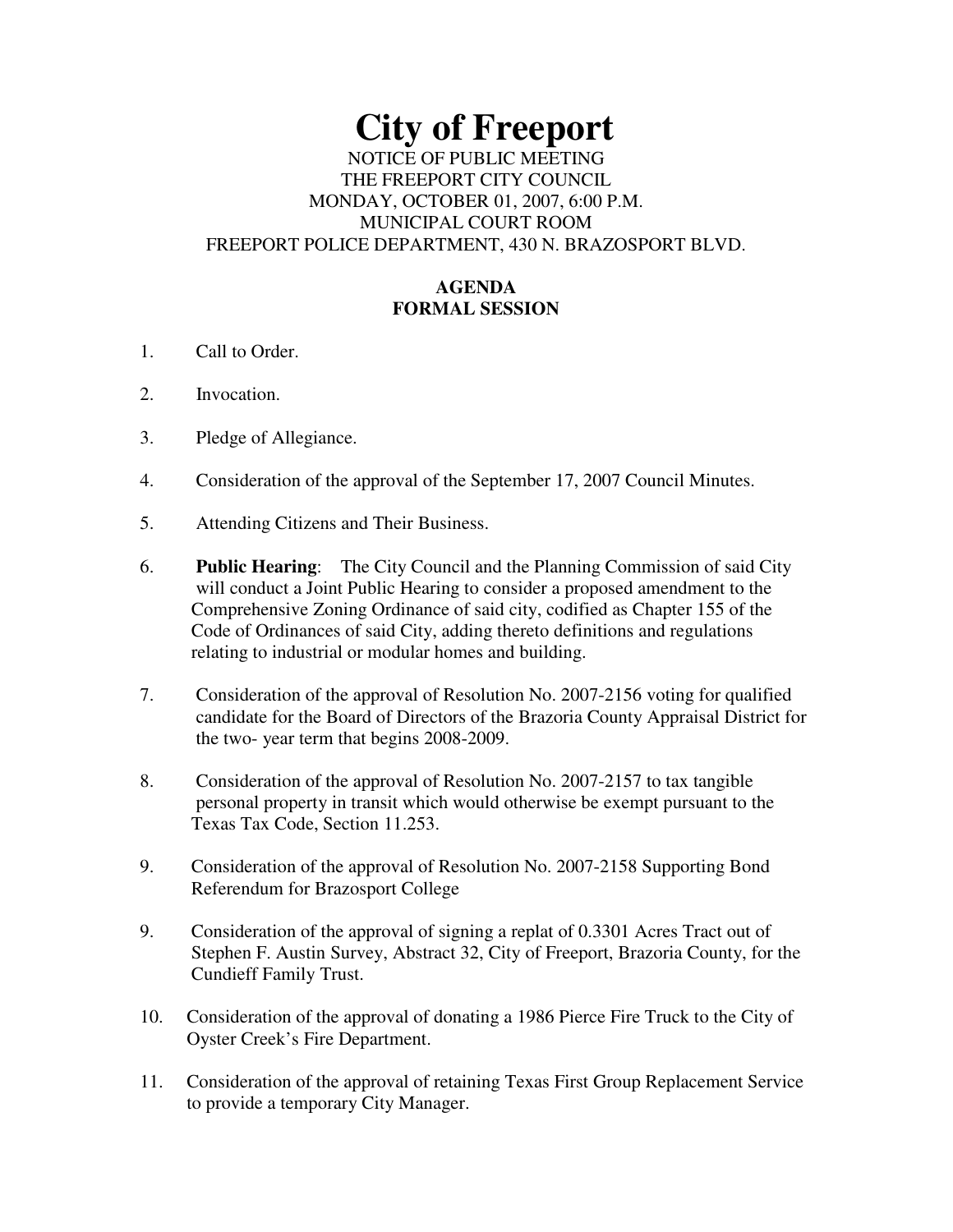## Elected Official Report

#### W**ork Session**

## Administration Report

- A. Discussion regarding water and sewer utilities to Bryan Beach Subdivision by Coastal Bend Property Development, L. P.
- B. Discussion concerning widening of FM 1495 off ramp.

## **Executive Session**

Section 551.71, Government Code

Consultation with City Attorney concerning pending or contemplated litigation, settlement offers or other matters in which his duty to the City Council under the Texas Disciplinary Rules of Professsional Conduct of the State Bar of Texas cleary conflicts with Chapter 551, Government Code, to wit:

(1) Anthony J. Lurvey – Lien # 2006051101

Section 551.074, Government Code

Deliberations concerning the appointment, employment, evaluation, reassignment, duties, discipline or dismissal of a public officer or employee or to hear a complaint or charge against an officer or employee, to wit:

(1) City Manager

Action, if any, taken in public as result of Executive Session.

## **Adjourn**

NOTE: ITEMS NOT NECESSARILY DISCUSSSED IN THE ORDER THEY APPEAR ON THE AGENDA. THE COUNCIL, AT ITS DISCRETION, MAY TAKE ACTION ON ANY OR ALL OF THE ITEMS AS LISTED. This notice is posted pursuant to the Texas Open Meeting Act. (Chapter 551, Government Code)

In compliance with the American with Disabilities Act, the City of Freeport will provide for reasonable accommodations for persons attending City Council Meetings. Request should be received 48 hours prior to the meetings. Please contact the City Secretary office at 979.233.3526.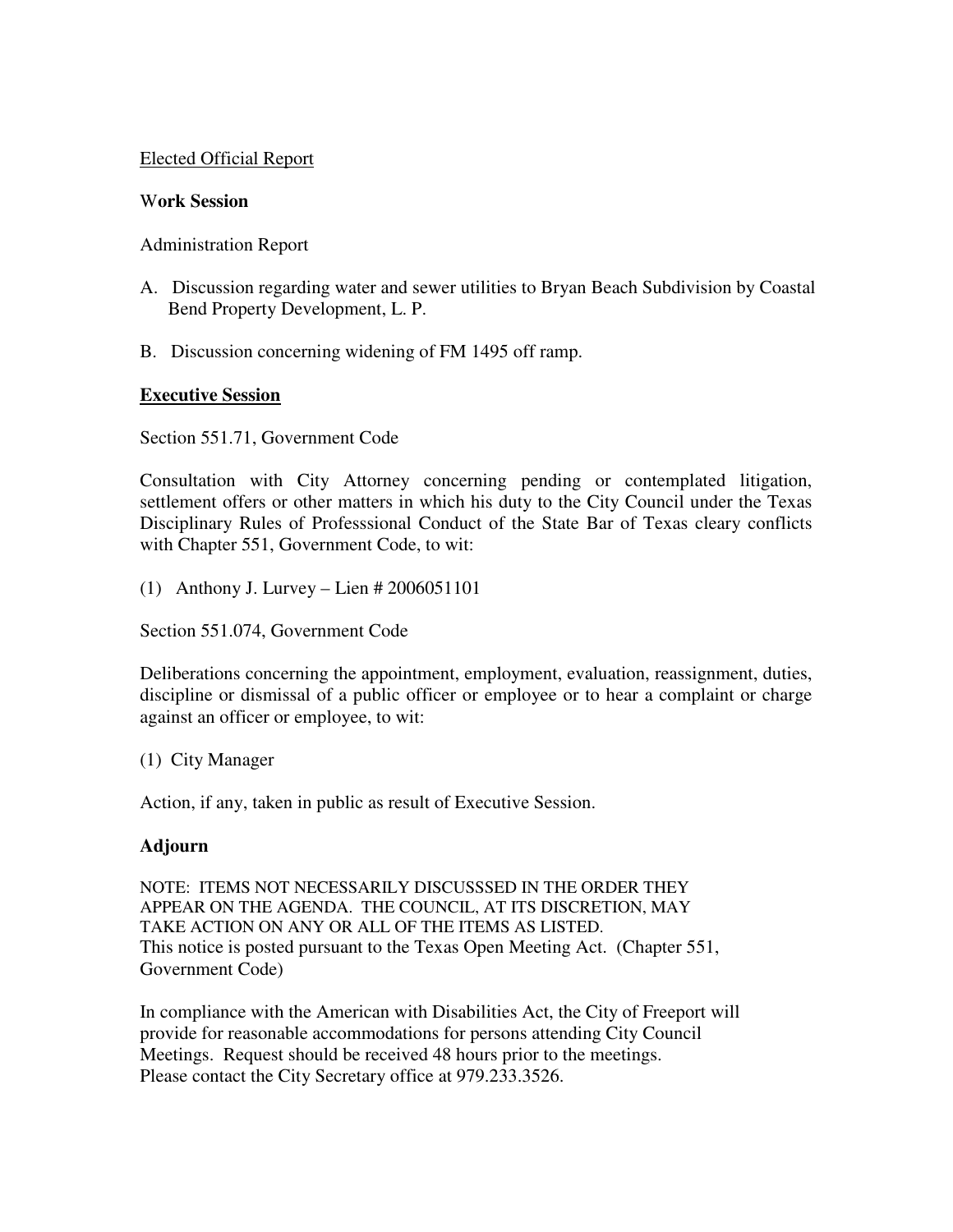I, Delia Munoz, City Secretary, City of Freeport, Texas, hereby certify that this agenda was posted on the official bulletin board/glass door of City Hall, facing the rear parking lot of the building, with 24 hour a day public access, 200 W. 2nd Street, Freeport, Texas, on September 26, 2007, at or before 5:00 p.m.

> Delia Muñoz, City Secretary City of Freeport, Texas

\_\_\_\_\_\_\_\_\_\_\_\_\_\_\_\_\_\_\_\_\_\_\_\_